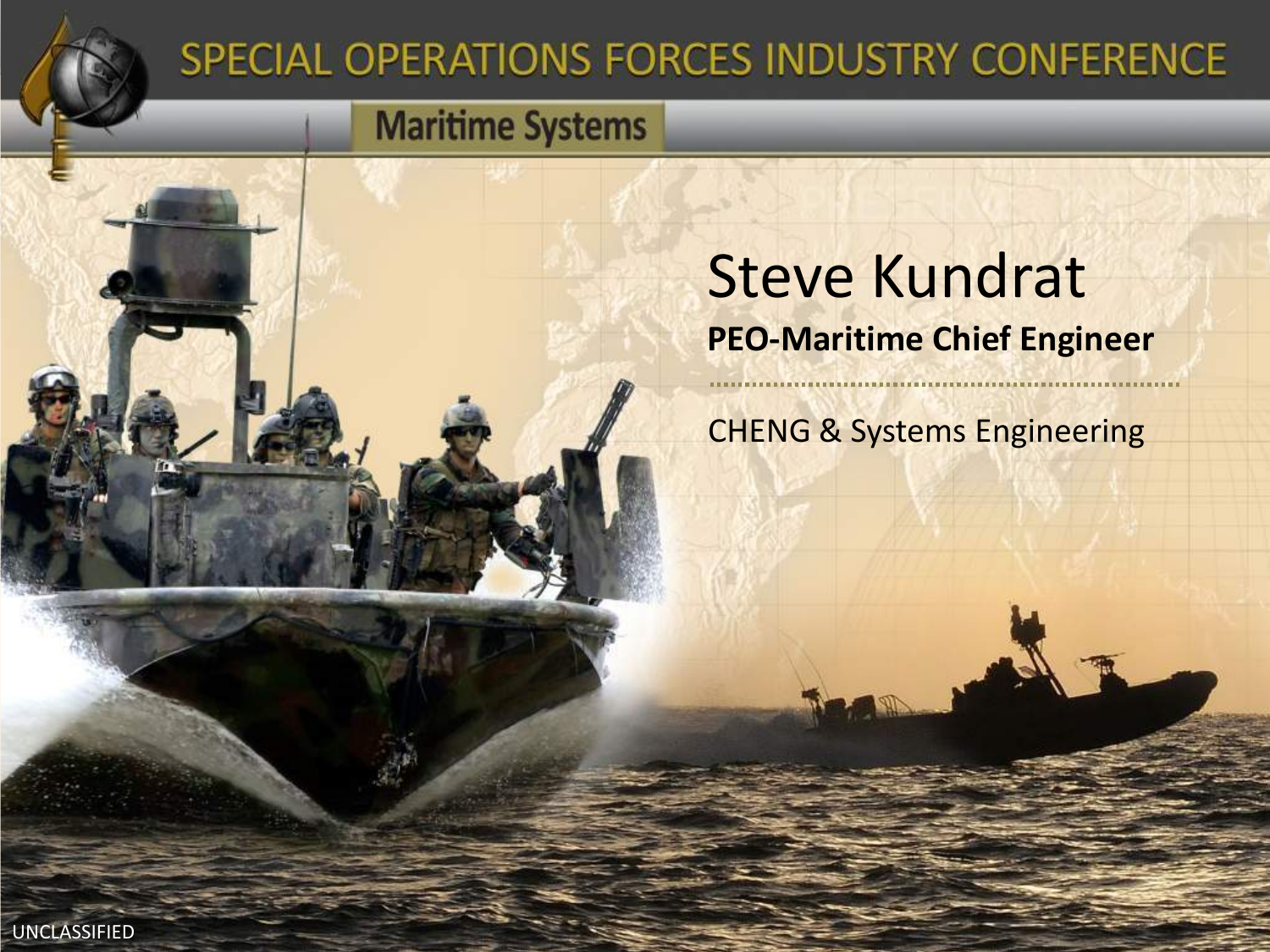### **Overview**

- PEO-M Principle For Safety (PFS)
- Test And Evaluation
- Program Management Support
- Advanced **Technology**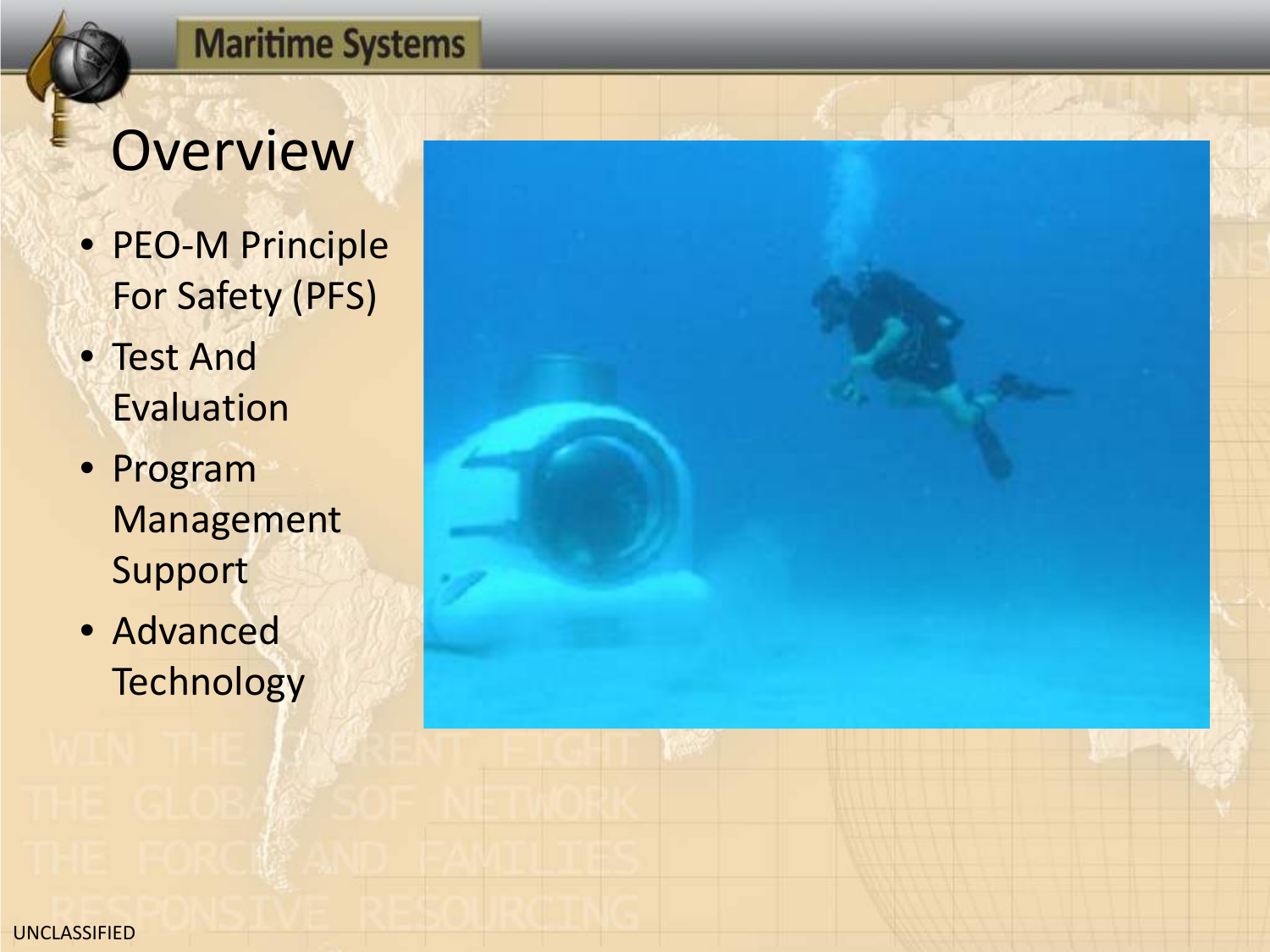# PEO-M Principal For Safety (PFS)

- Lead PEO-M System Safety Certification (Dry Submersibles And SOF Surface Craft)
- Perform Engineering And Risk Assessments During Design And Build



- Perform Hazard Risk Analyses During Testing
- Manage Hazard Reports And Hazard Mitigation During Testing
- PEO-M System Safety Working Group
- Coordinate System Safety With NAVSEA SOF Maritime PMs
	- (Wet Submersibles, Diving, DDS)

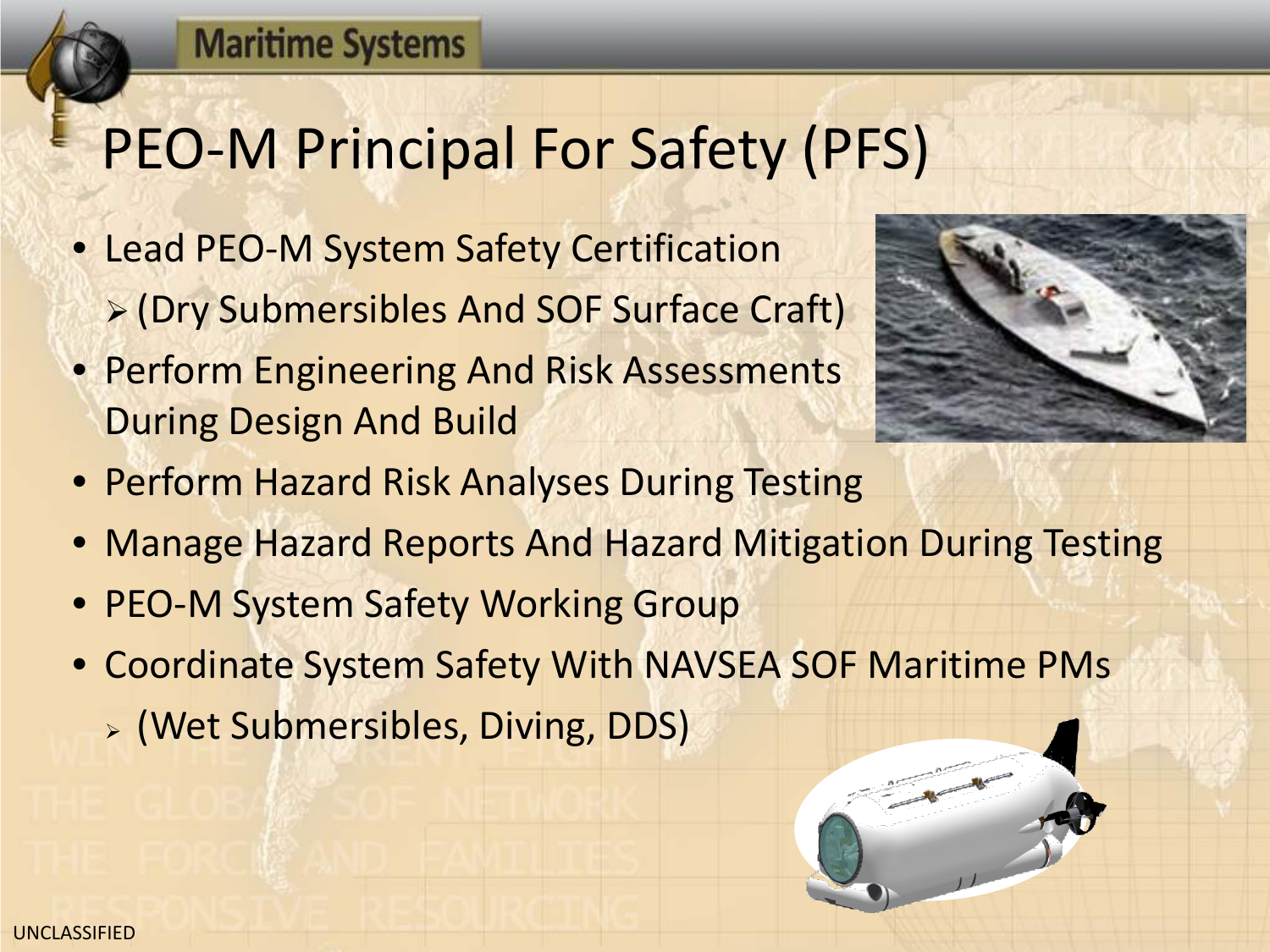### Test and Evaluation

- Synchronize T&E Efforts Across The PEO-M Platform Portfolio And Technology Insertions
- Leverage Testing For Cross-platform Systems
- T&E IPT **> PEO-M CHENG**  PM Undersea PM Surface PEO-M Test

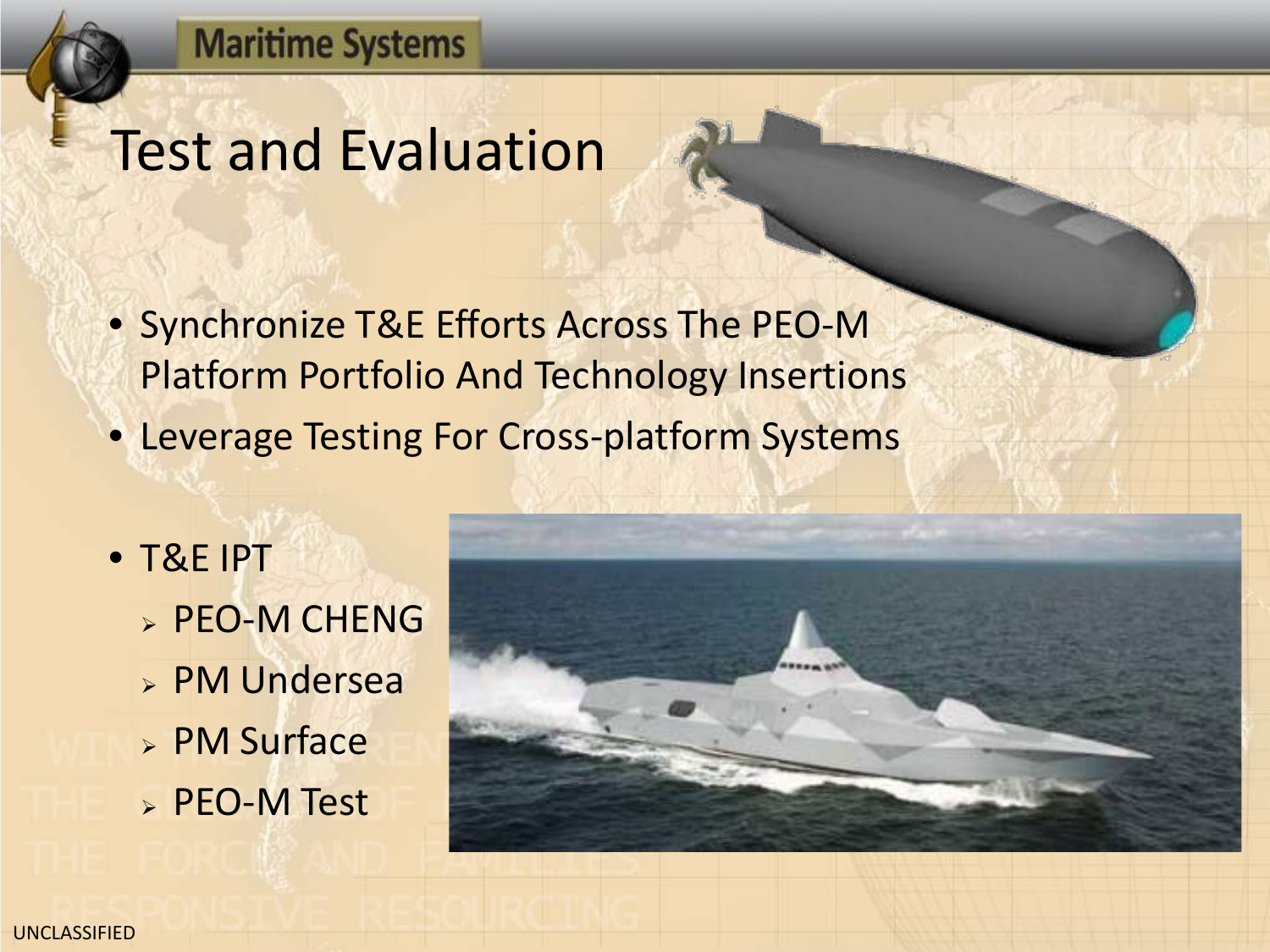### Program Management Support

- Support Program Management With SORDAC Portal
- Imagery Rich, Structured, Web-based Alternatives To Documentation As-usual
- Leverage Similar Program Docs And Sops
- Menu-driven Programmatic Docs
- More Point-click, Less Cut-paste



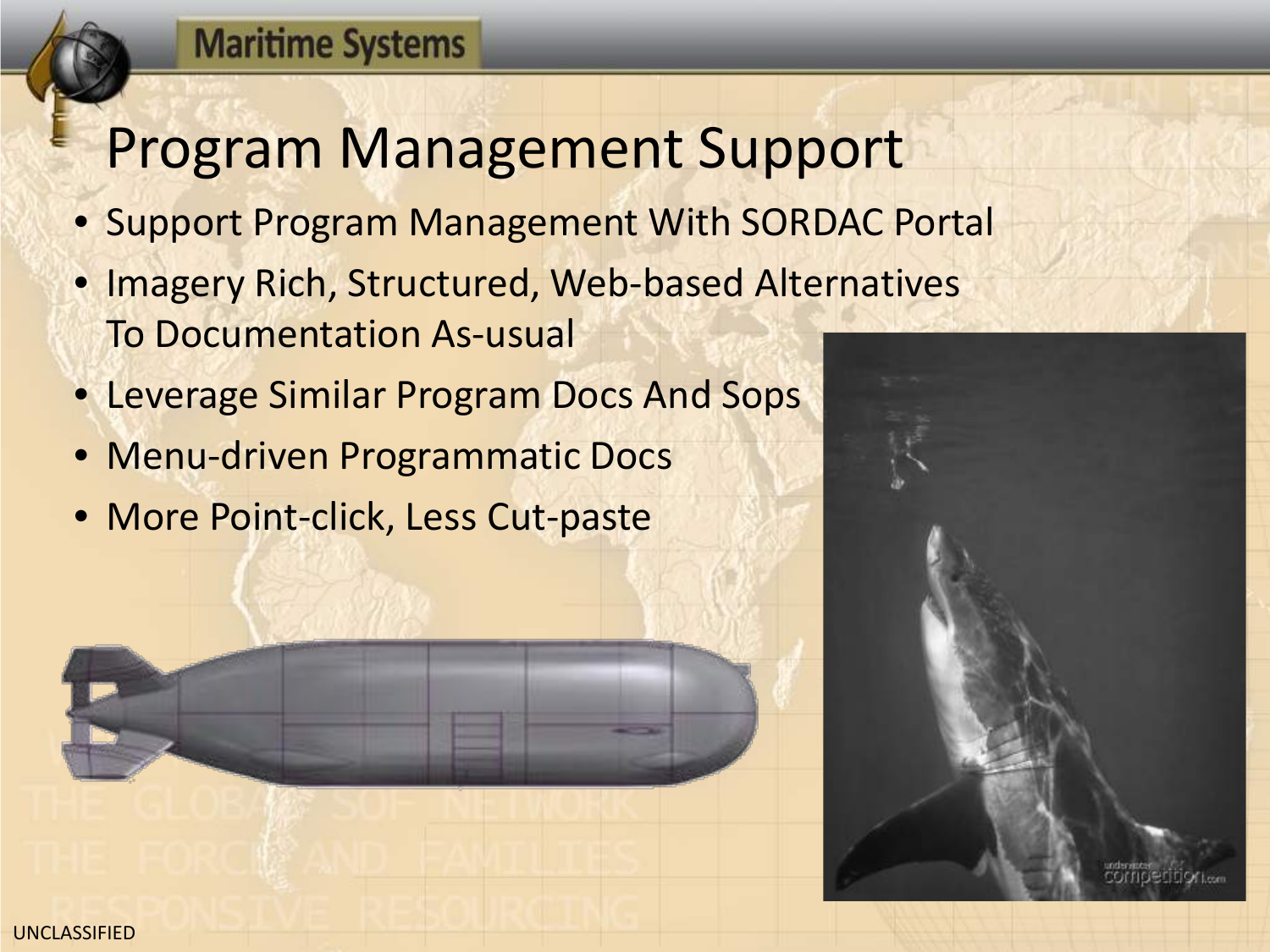### Advanced Technology

- Management
	- Scheduling
	- Requirements Tracking
	- RFP Preparation
- Partner With Multiple **Agencies And Coalition**

#### **POINTS OF CONTACT**

- **Steven.Kundrat@socom.mil**
- **Mackenzie.Clark@socom.mil**
- **Garrett.Leavitt@socom.mil**
- **Gary.Formet.ctr@socom.mil**
- **Scott.Unites@socom.mil**
- **David.Vann@socom.mil**
- **Christopher.Abdnour@socom.mil**
- · S&T / R&D Initiatives
	- $\cdot$  FCT
	- $\cdot$  JCTD
	- **CWP**

Photo # NH 98835-KN Submarines Porpoise and Shark on cradles at the New York Navy Yard



U. S. S. " PORPOISE" AND "SHARK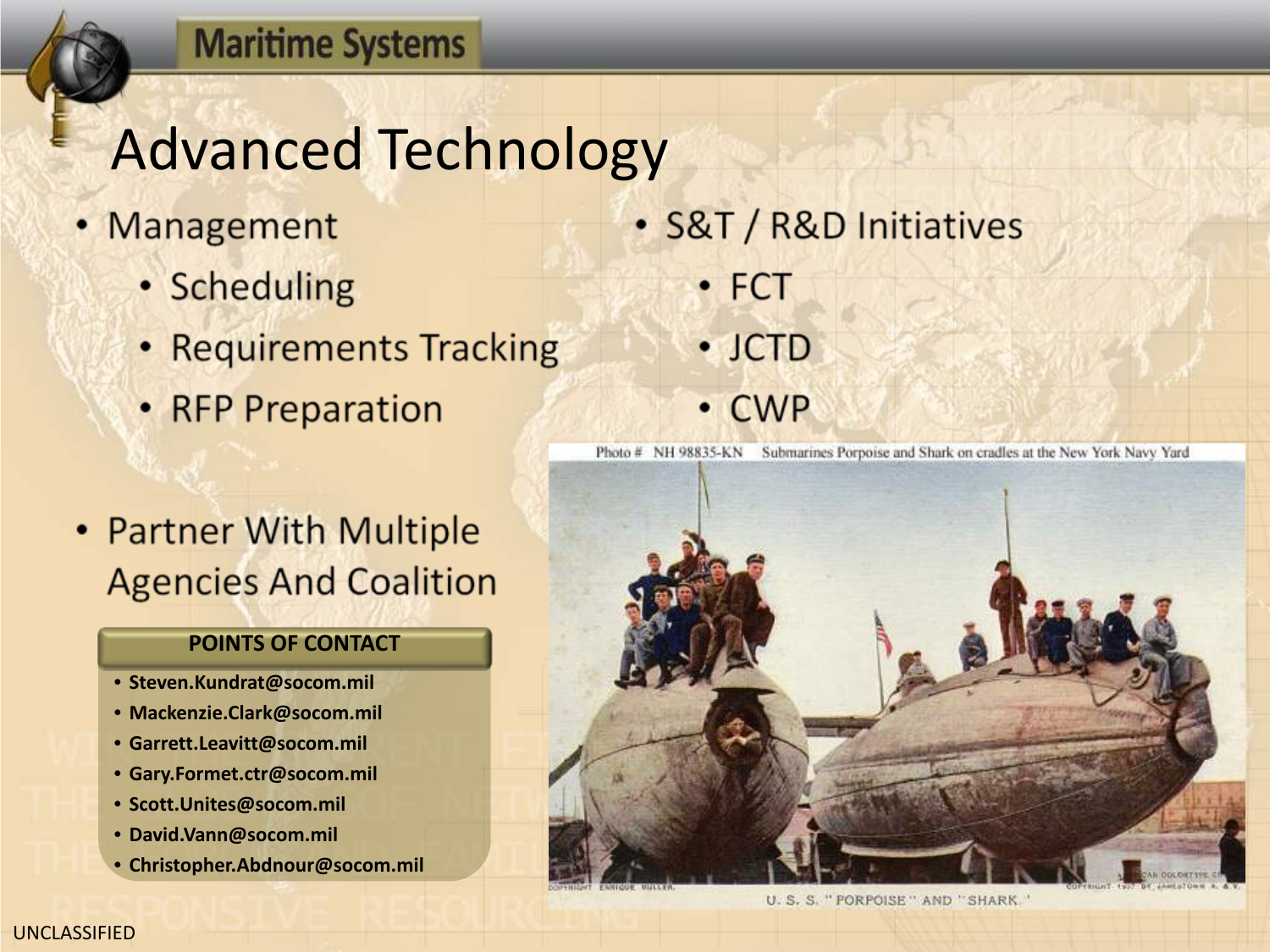### Advanced Technologies Topics

- PEO-M Goals Addressing Technologies
- Desired Technologies For SOF Maritime Mobility Beyond The FYDP (Navy After Next)
- How To Get Your Technology Or Capability Noticed By PEO-M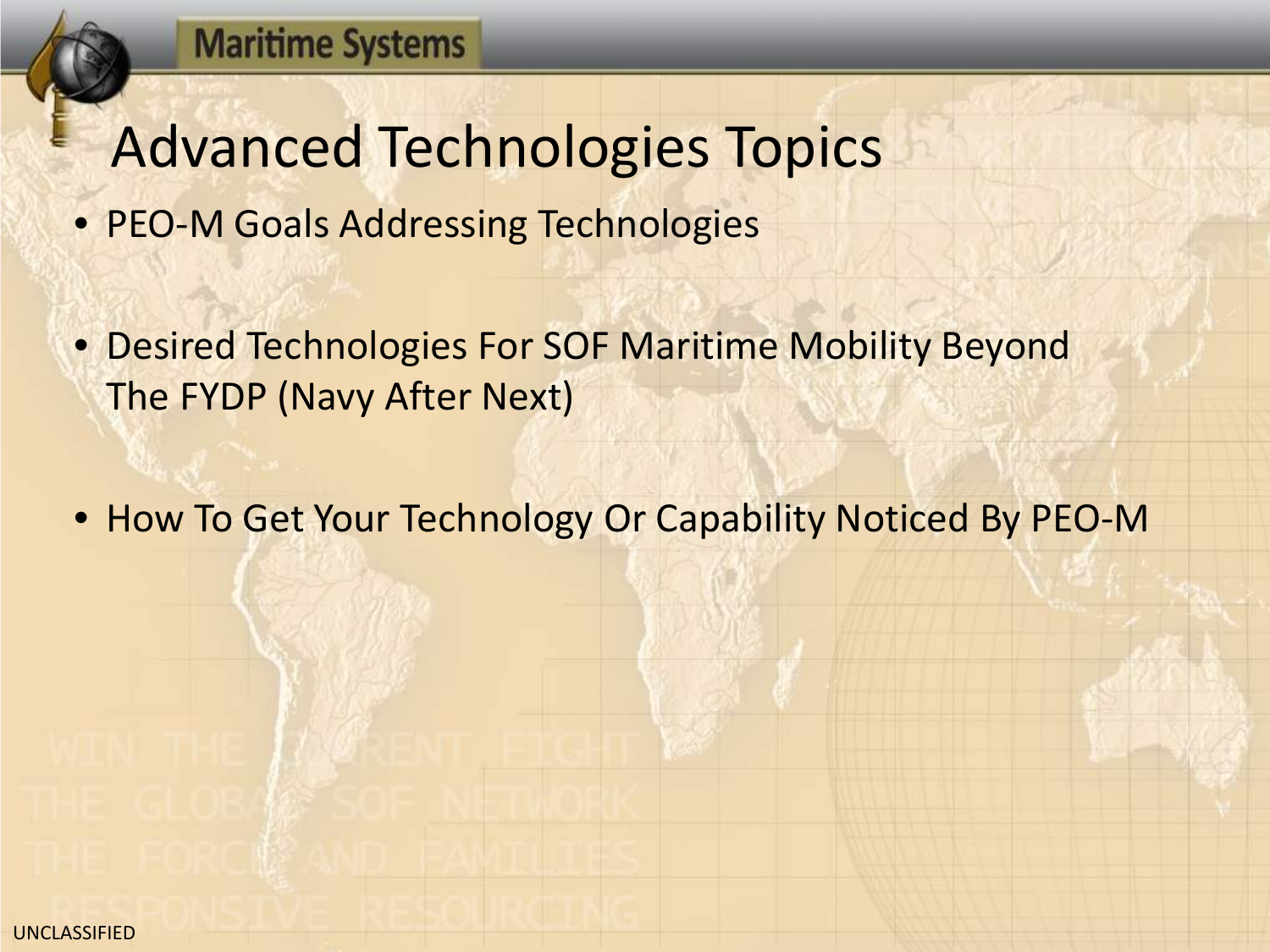### PEO-Maritime Goals

- Essential (E)
	- **Example 11 Figure 10 September 11 Figure 11 Figure 20 Figure 20 Figure 20 Figure 20 Figure 20 Figure 20 Figure 20 Figure 20 Figure 20 Figure 20 Figure 20 Figure 20 Figure 20 Figure 20 Figure 20 Figure 20 Figure 20 Figure** For Undersea And Surface Programs By 2015.
	- **Example 11 You allow Theory Andring Common** Superingth Mobility Common Requirements To The S&T Community (SOF/Service/National) On A Yearly Basis.
- Enhancing (H)
	- **EXAGO AT STRONG WORKING RELATIONSHIPS With External Resource** Providers For Technical Advice And Program Support.
	- **EXTERS PARTILLE PARTIER IN REQUIREMENTS Generation Process.**
	- Develop S&T Transition Agreements And Link Them To Program POM Cycles.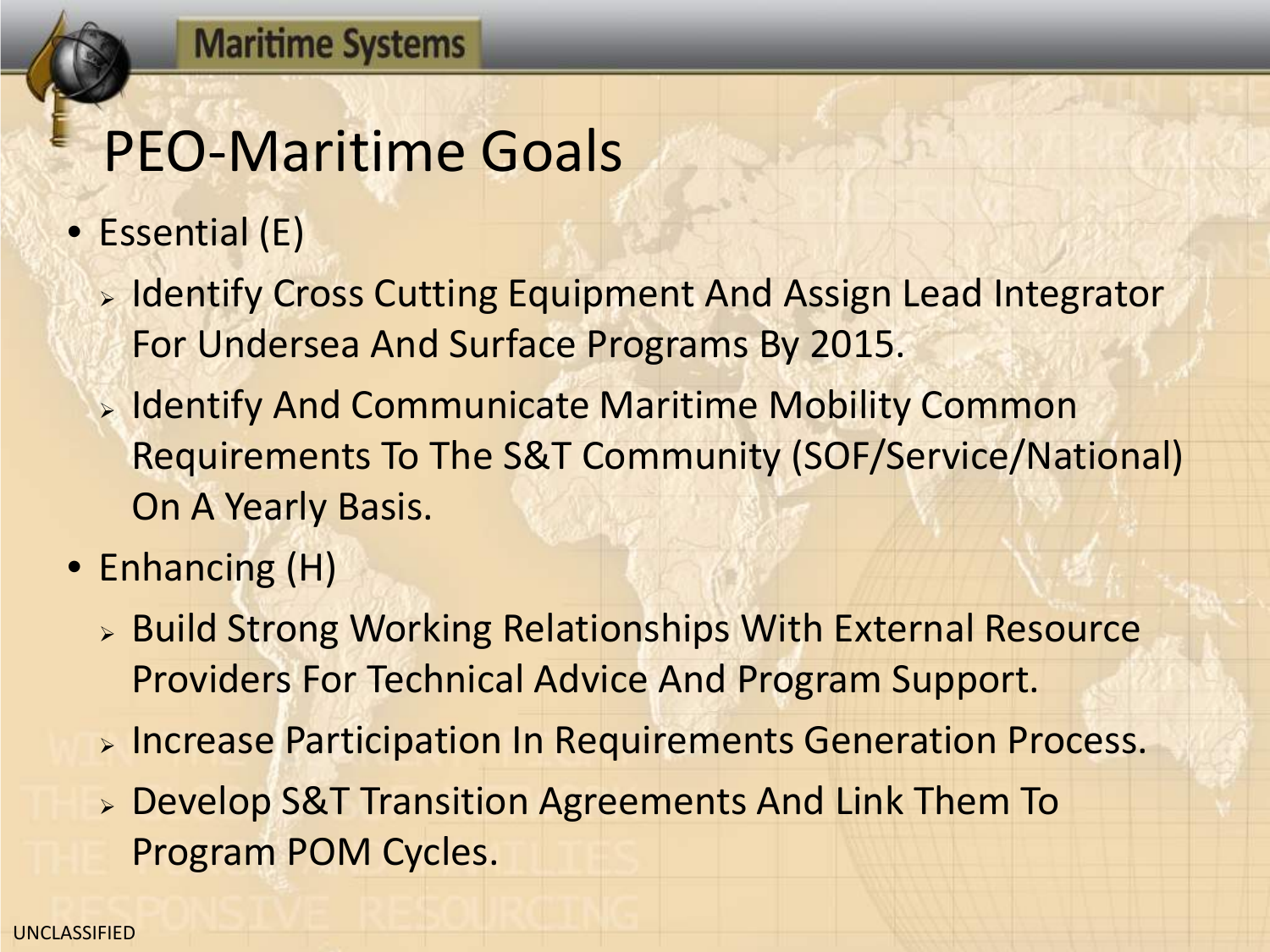# SOF Maritime Mobility Perspective

- Current Inventory
	- **> Surface: NSWRIB, SOCR, CRRC**
	- Undersea: SDV, DDS
- POM Inventory
	- > Surface: CCA, CCM, CCH
	- Undersea: SWCS, DDS, DCS
- Beyond-POM Enabling Technologies
	- **> Surface: Low Signature, Shock Redux, Wireless** Secure Crew Comms
	- Undersea: Energy Storage, Submarine Transport Capability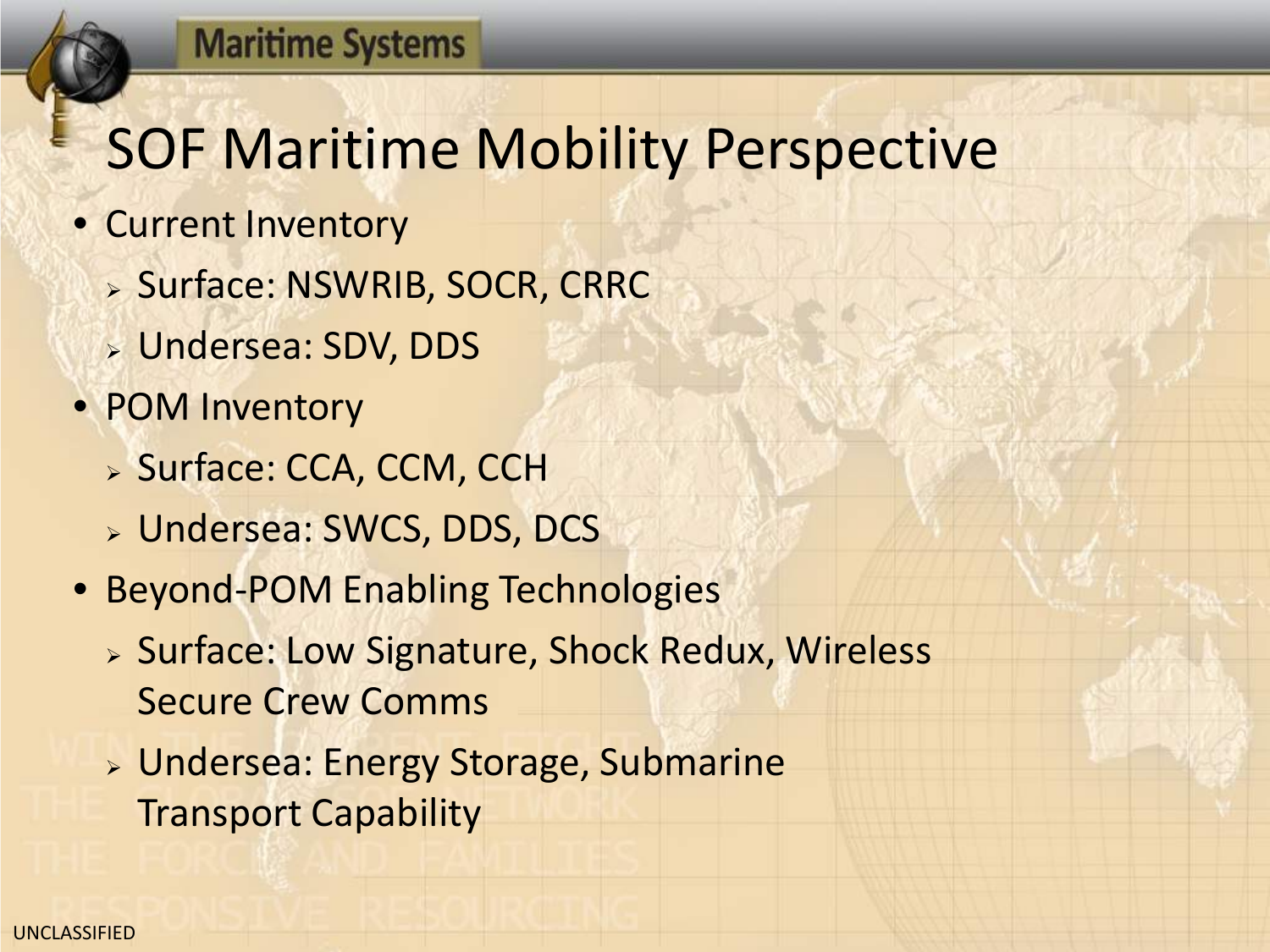## SOF Maritime Mobility Perspective

- Current Enabling Technologies
	- **> Surface: GPS, SATCOM, Reliable Diesels, Waterjets,** Stabilized FLIR
	- Undersea: Silver-Zinc Batteries
- POM Technology Advances
	- > Surface: Light Weight Diesels, Surface Drives, Low Signature, Stabilized Weapons
	- Undersea: Silver-Zinc Batteries, DDS, Imaging Sonar
- Beyond-POM Enabling Technologies
	- **> Surface: Signature Redux, Shock Redux, Wireless** Secure Crew Comms
	- Undersea: Safe High-capacity Energy Storage, New Submarine Transport Capability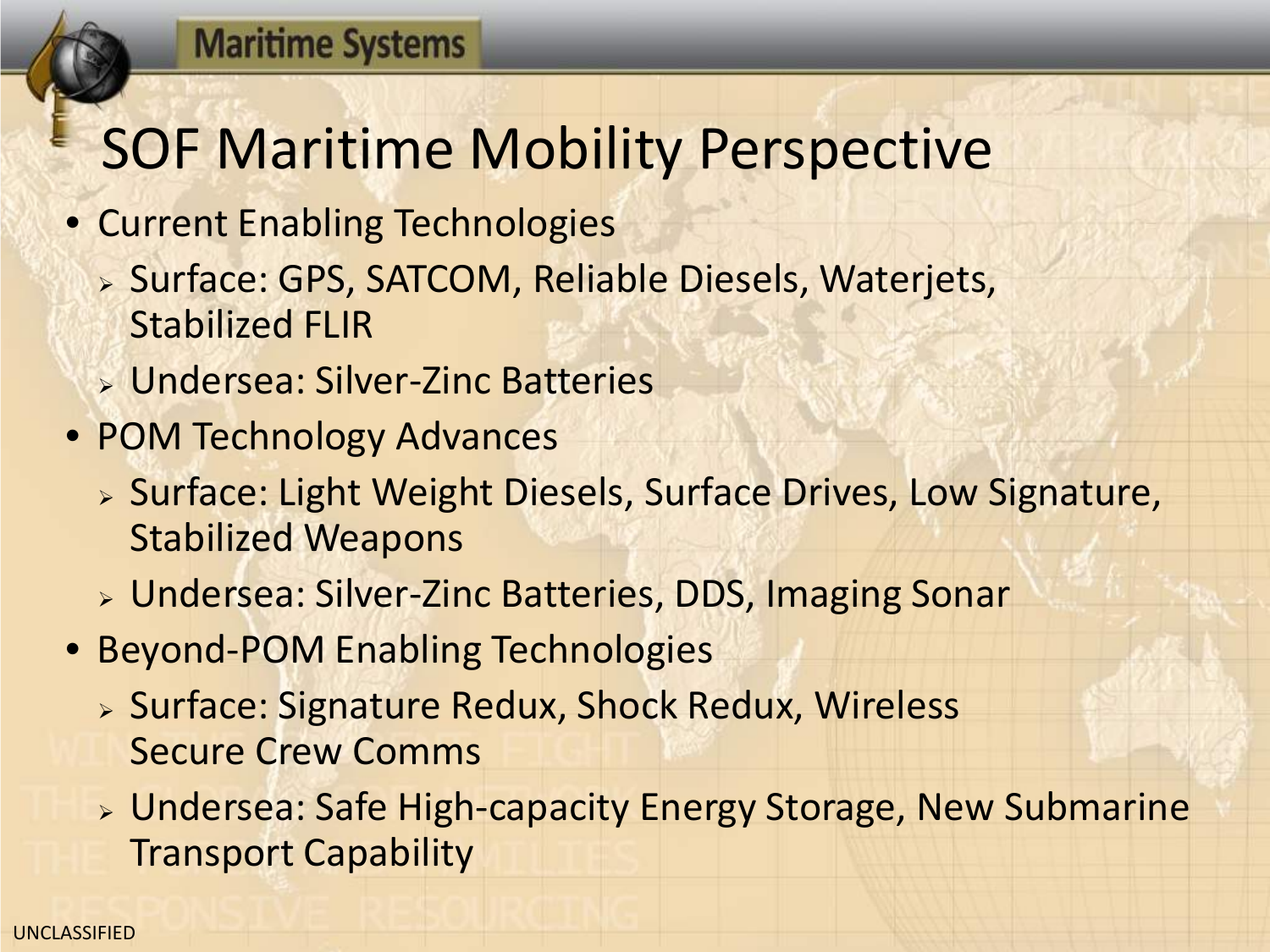### SOF Maritime Priority RDT&E

- Power and Energy (P&E)
- Underwater Communications and Situational Awareness
- Underwater Sensing
- Common Integrated C4ISR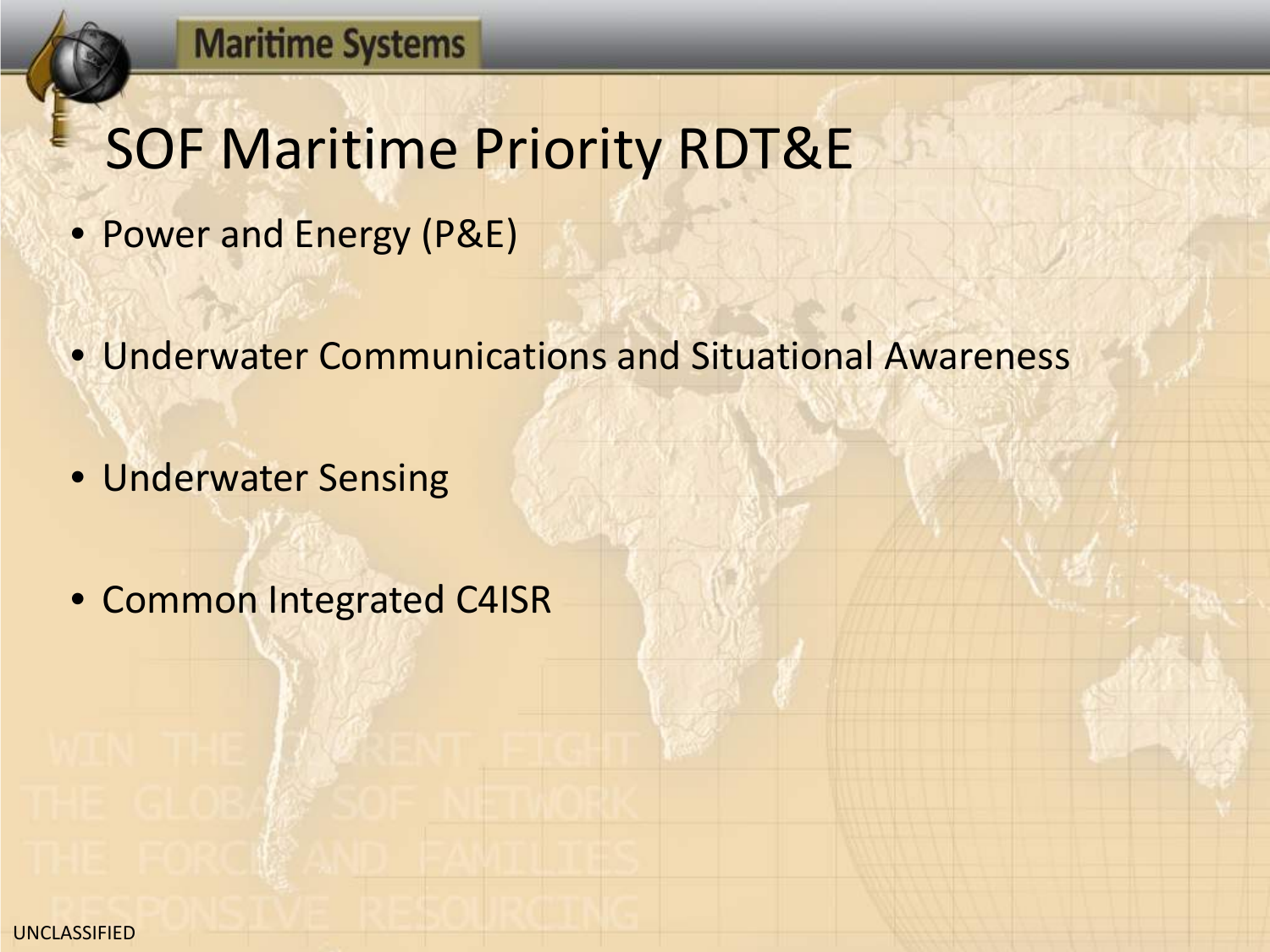### P&E Batteries

- Development Of A Safe, High Energy Battery For A Manned Submersible Application
	- Operation Of Lithium-ion Batteries Housed Such That Hazardous Events Are Prevented, Or If They Occur The Consequences Are Mitigated
- Safe Chemistry Li-ion Battery
	- Develop A Safe/ Non Flammable Chemistry With An Energy Density That Still Meets Operational Needs.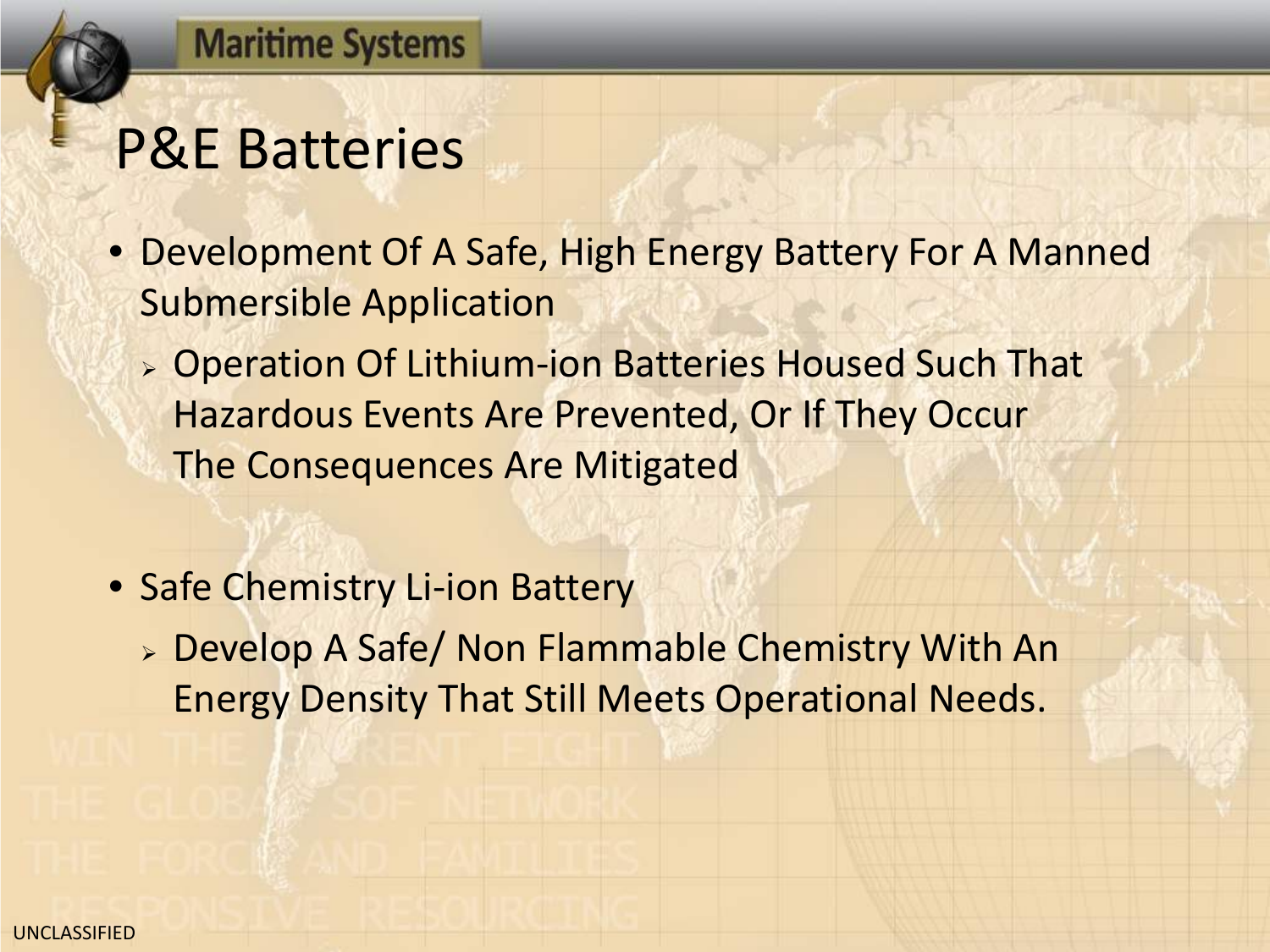## P&E Fuel Cells

- Development Of A Fuel Cell Technology Which Will Meet Undersea Power Requirements
- Internal Or External To Vessel
- Safety
- Logistics Infrastructure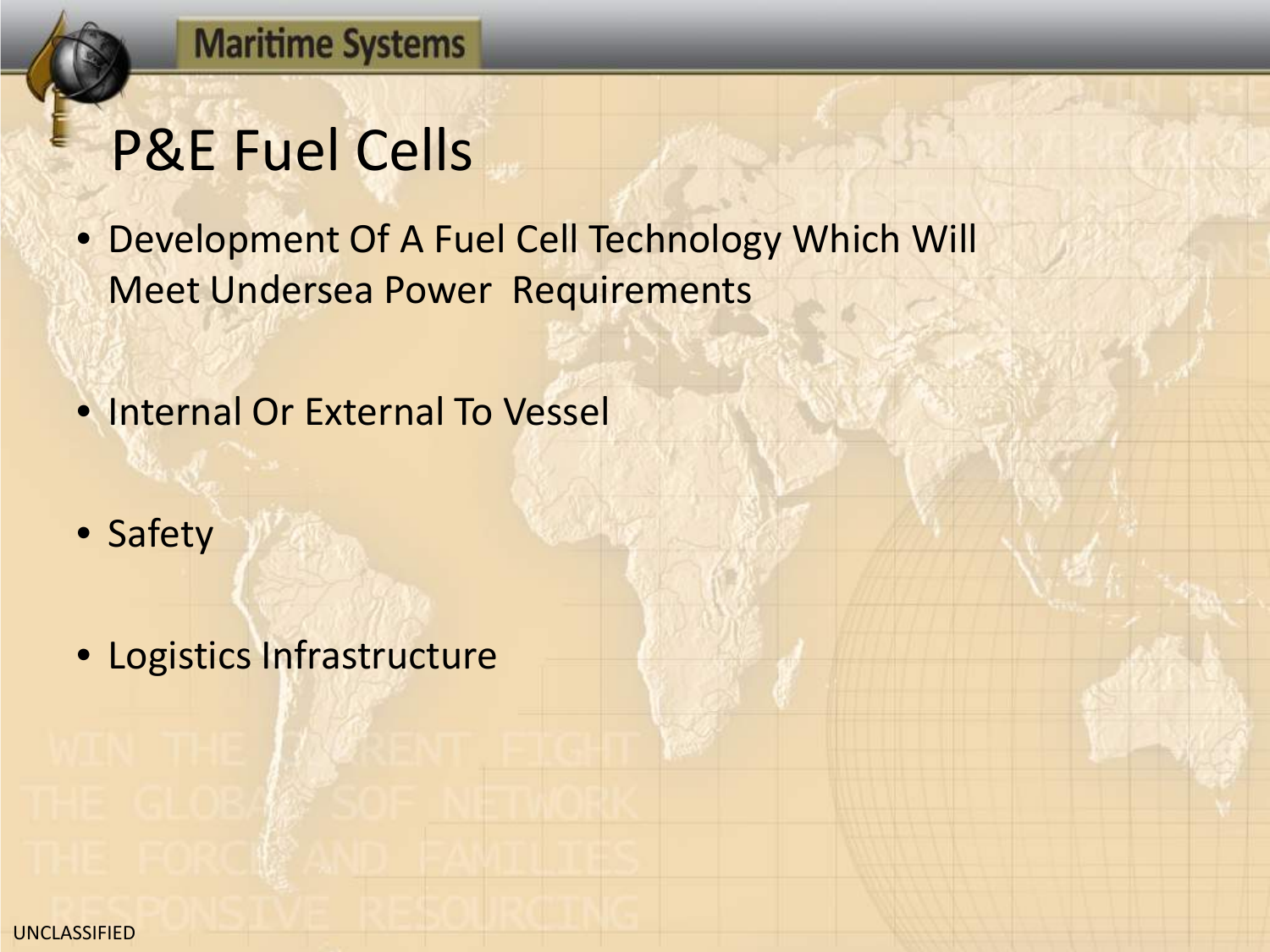### Communications And Situational Awareness

- Wired Intercom Weaknesses
	- **> Trip Hazards**
	- Cable Damage Susceptibility
	- **EXA:** Temporary Communications Loss With Special Warfare Combatant Crewmen (SWCC) Station Changes
- The SWCC Requires Wireless Intercom
	- **> NSA Approved Type-1 Encrypted Full Duplex**
	- **> Provides SWCC Access To Existing Boat Radios**
	- **> No EMI/EMC Issues**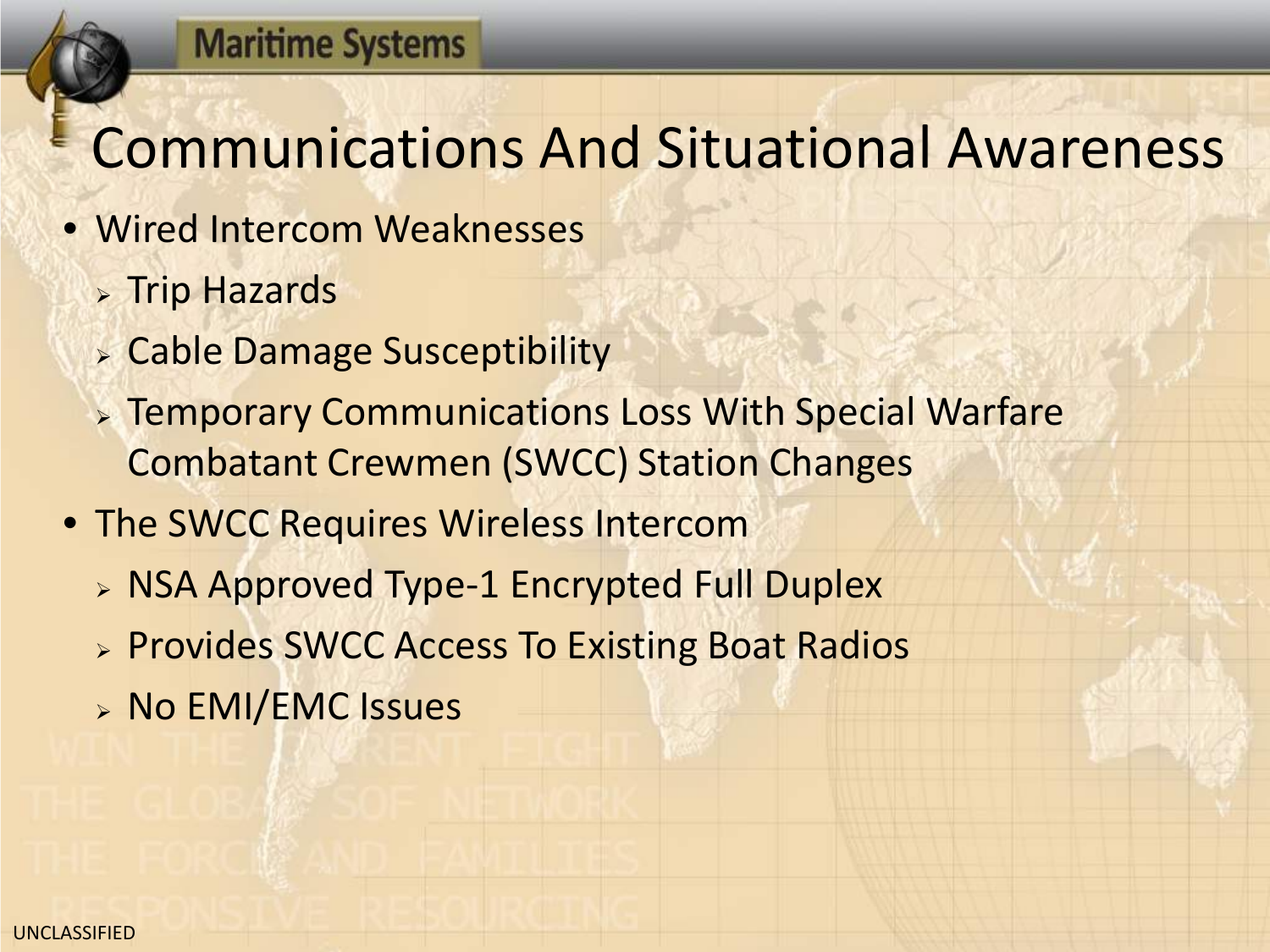# EO/IR Sensor

- Develop And Demonstrate A Sensor System (And Associated Electronics) For A Periscope That Will Meet Prescribed Requirements And Enable 360 Degree Coverage
- Design, Develop, Manufacture, Install, Test, Demonstrate And Deliver A 360 Degree Sensor System Engineering Development Model (EDM) Periscope
- EDM Delivery Sep 2013
- TRL 4 Component And/Or Breadboard Validation In Laboratory Environment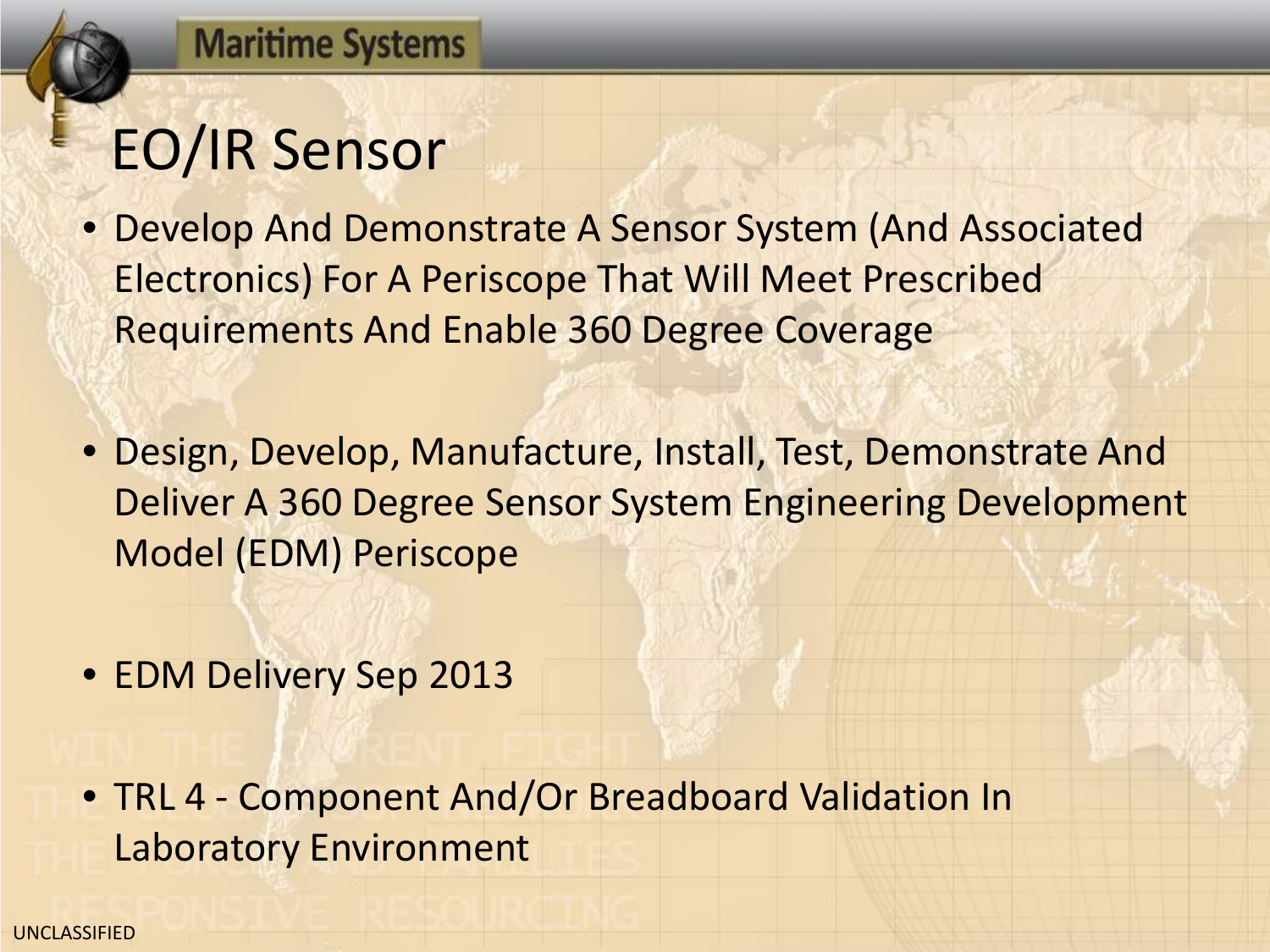### C4ISR

**Headsets Intercoms Antennas Motherboards Operating Systems SIE Interfaces Software Applications Information Assurance Propulsion Monitoring Navigation Controller Area Network Threat Warning Systems Intelligence Broadcast System Tactical Display Processors Electronic Warfare Signature Management Friendly Force Tracking Mission Planning**

**Radios**

Common, Integrated C4ISR Solution For Maritime Surface Systems

A

Strategic Effort To Move From Multiple, Independent, And Platform-Specific C4ISR Projects Into A Common, Extensible, Integrated Solution For Application Across All Platforms.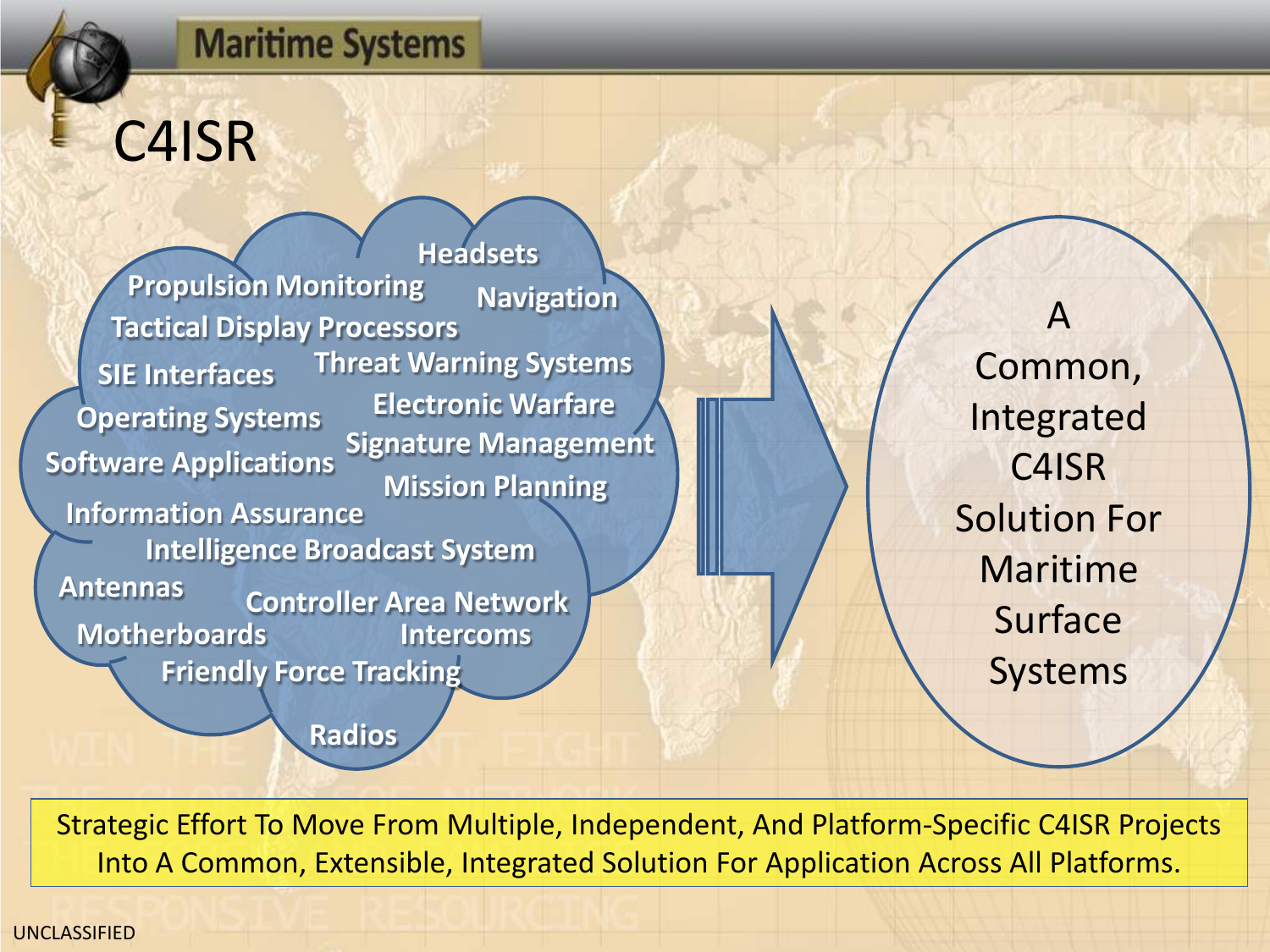# Reaching PEO-M with Technology

- SORDAC Online
	- Http://www.socom.mil/sordac/pages/default.Aspx
- Primary: SORDAC Technology And Industry Liaison Office (TILO)
	- "Doing Business" Tab
- Maritime Centered TNT In Work For Feb 2014 Timeframe
	- > [http://www.socom.mil/sordac/pages/expwithus.aspx](http://www.socom.mil/Sordac/Pages/Expwithus.Aspx)
	- > Foreign Comparative Testing (FCT) ► Cooperative Research And Development Agreement (CRADA) > Joint Concept Technology
	- > Small Business Innovation Research (SBIR) Program
	- $\triangleright$  Broad Agency Announcement  $(BAA)$
- 
- Demonstrations